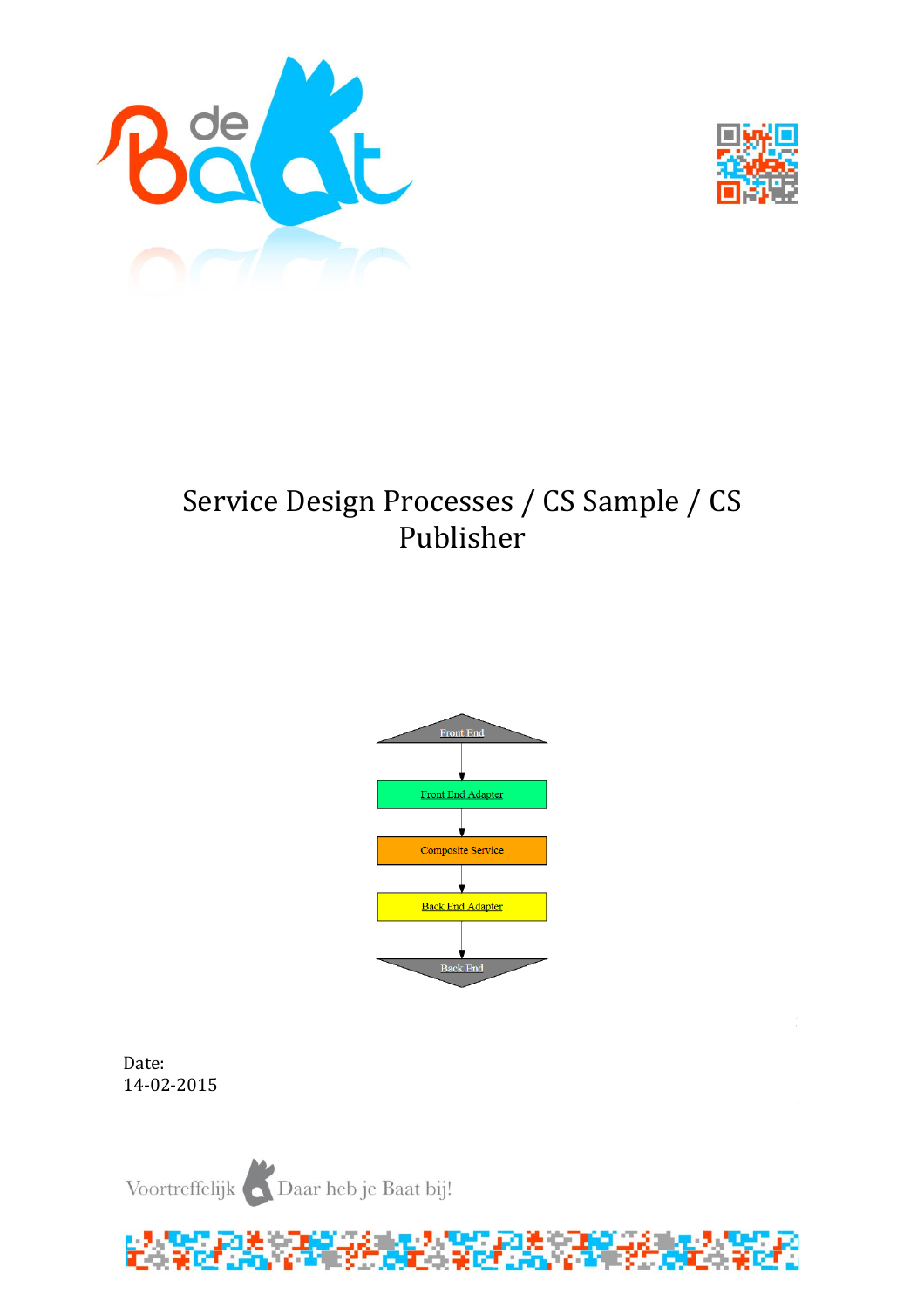



## **Document Version history**

| Version Date     |            | <b>Author</b> | <b>Remarks</b> |
|------------------|------------|---------------|----------------|
| V <sub>0.1</sub> | 14-02-2015 | SoaVis        | First Draft    |
|                  |            |               |                |
|                  |            |               |                |
|                  |            |               |                |
|                  |            |               |                |

### **Related Documents**

| Reference                   | <b>Document</b>                  |
|-----------------------------|----------------------------------|
| [CD]                        | SVT_SD_CS_CS_Sample_CS_Publisher |
| [ICD]<br>SVT_ICD_FEA_Sample |                                  |
|                             |                                  |
|                             |                                  |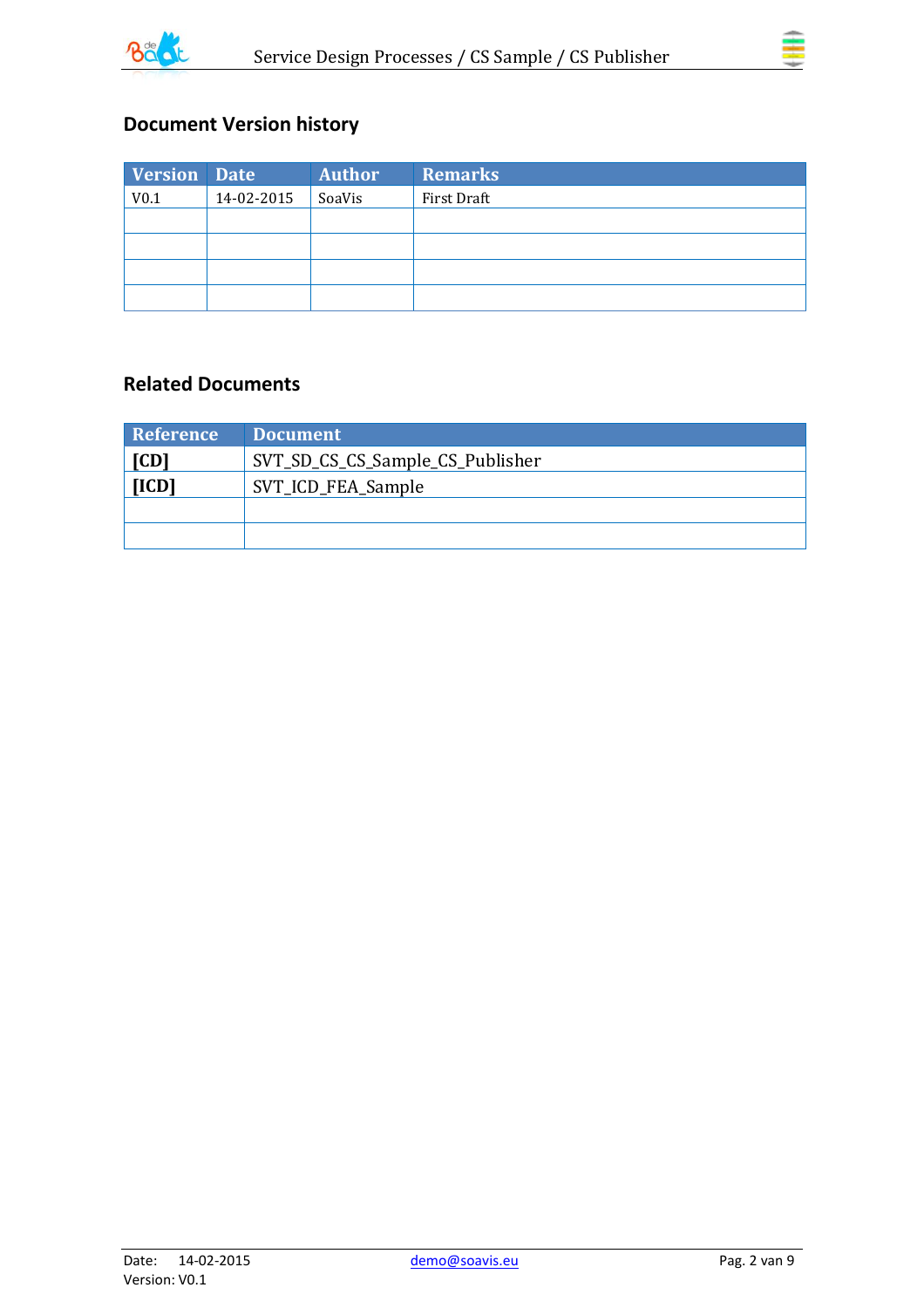

## **Table of contents**

| $\mathbf{1}$                   |  |
|--------------------------------|--|
| $\overline{2}$                 |  |
| 2.1                            |  |
| 2.2                            |  |
| 2.3                            |  |
| 2.4                            |  |
| 3                              |  |
| 3.1<br>3.1.1<br>3.1.2<br>3.1.3 |  |
| $\overline{4}$                 |  |
| 4.1                            |  |
| 4.2<br>4.2.1                   |  |
| 4.3<br>4.3.1                   |  |
| 4.4<br>4.4.1                   |  |
| 4.5                            |  |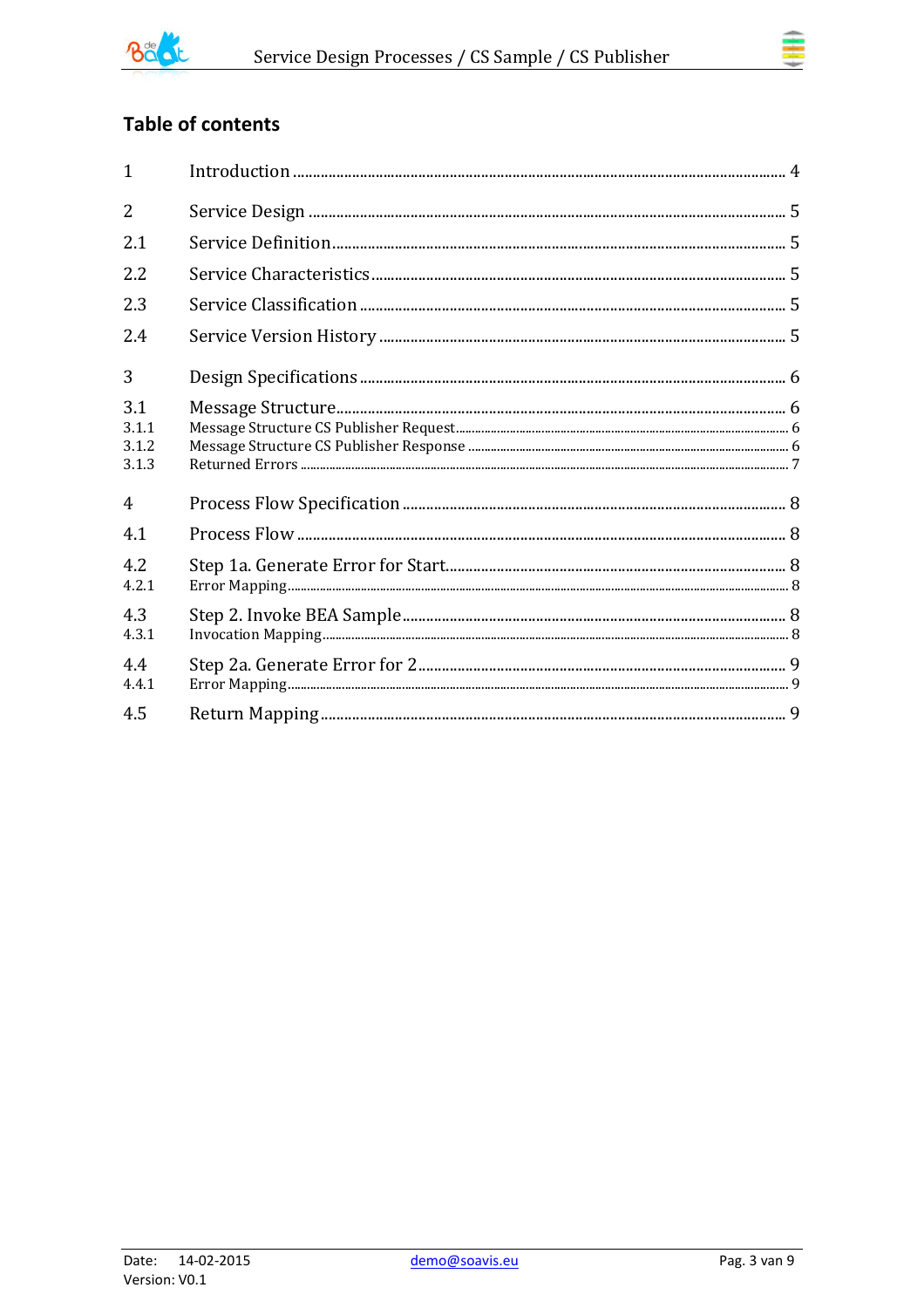

## <span id="page-3-0"></span>**1 Introduction**

This document specifies the design for the CS\_Publisher service in the CS\_Sample component.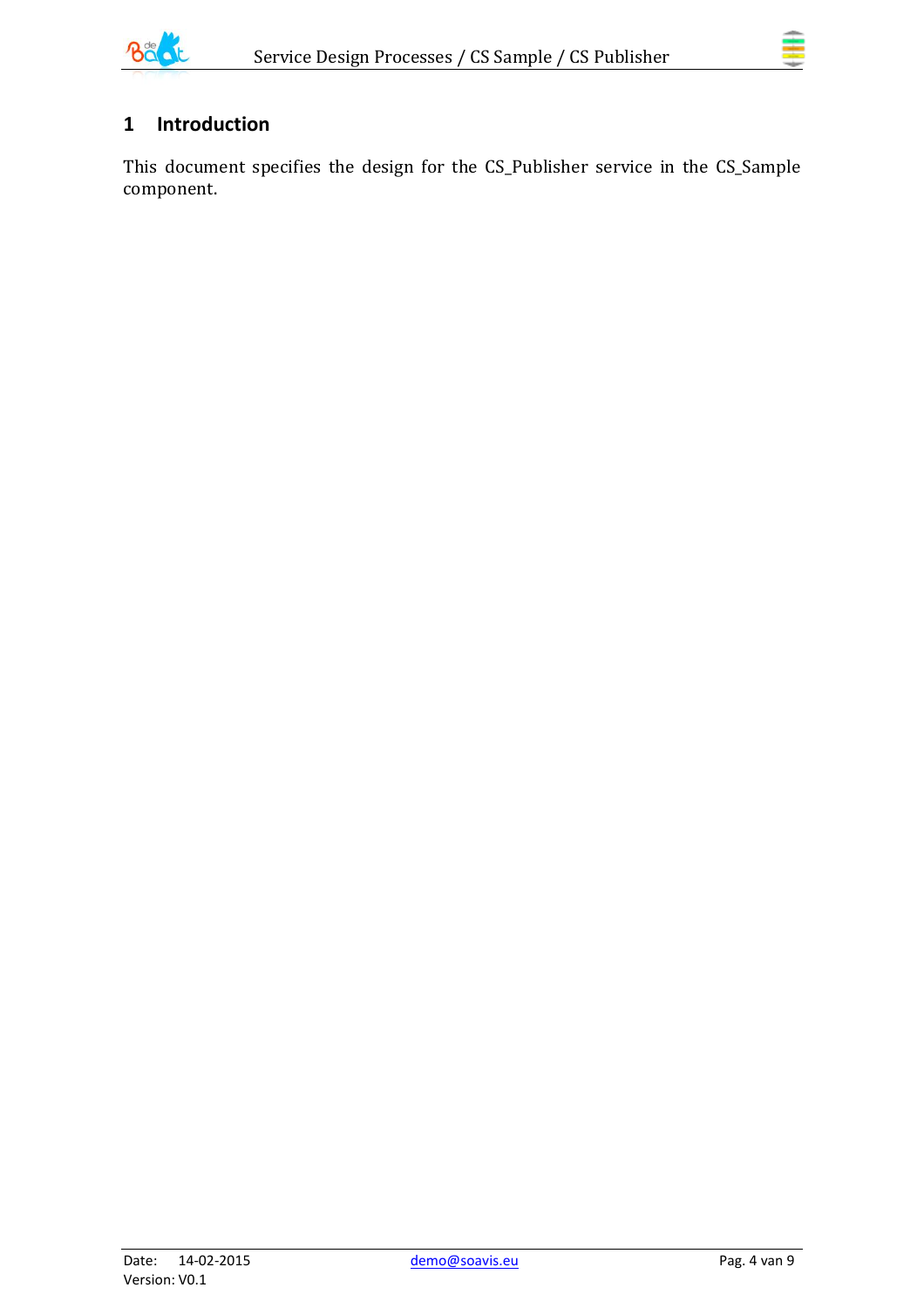

## <span id="page-4-0"></span>**2 Service Design**

#### <span id="page-4-1"></span>**2.1 Service Definition**

This is the description of the functionality of a simple service.

It should also contain a brief description of the steps executed in this service. For this simple service, it only invokes the back end adapter service BEA Sample.

#### <span id="page-4-2"></span>**2.2 Service Characteristics**

| <b>Characteristic</b>  | <b>Description</b> |
|------------------------|--------------------|
| Service name           | CS Publisher       |
| <b>Service version</b> |                    |
| Document version       | 0.1.0              |

#### <span id="page-4-3"></span>**2.3 Service Classification**

| <b>Property</b>                 | <b>Value</b>   |
|---------------------------------|----------------|
| <b>Visibility</b>               | Public         |
| <b>Deprecated</b>               | N <sub>0</sub> |
| <b>Interaction</b>              | Asynchronous   |
| <b>SO<sub>x</sub>_Sensitive</b> | No             |
| <b>ModelStatus</b>              | Operable       |

#### <span id="page-4-4"></span>**2.4 Service Version History**

| <b>Version</b> Date |                       | Author Description                               |
|---------------------|-----------------------|--------------------------------------------------|
| $\vert 0.1.0 \vert$ | $12-11-2014$   SoaVis | Created as a sample for explaining the SOA Tool. |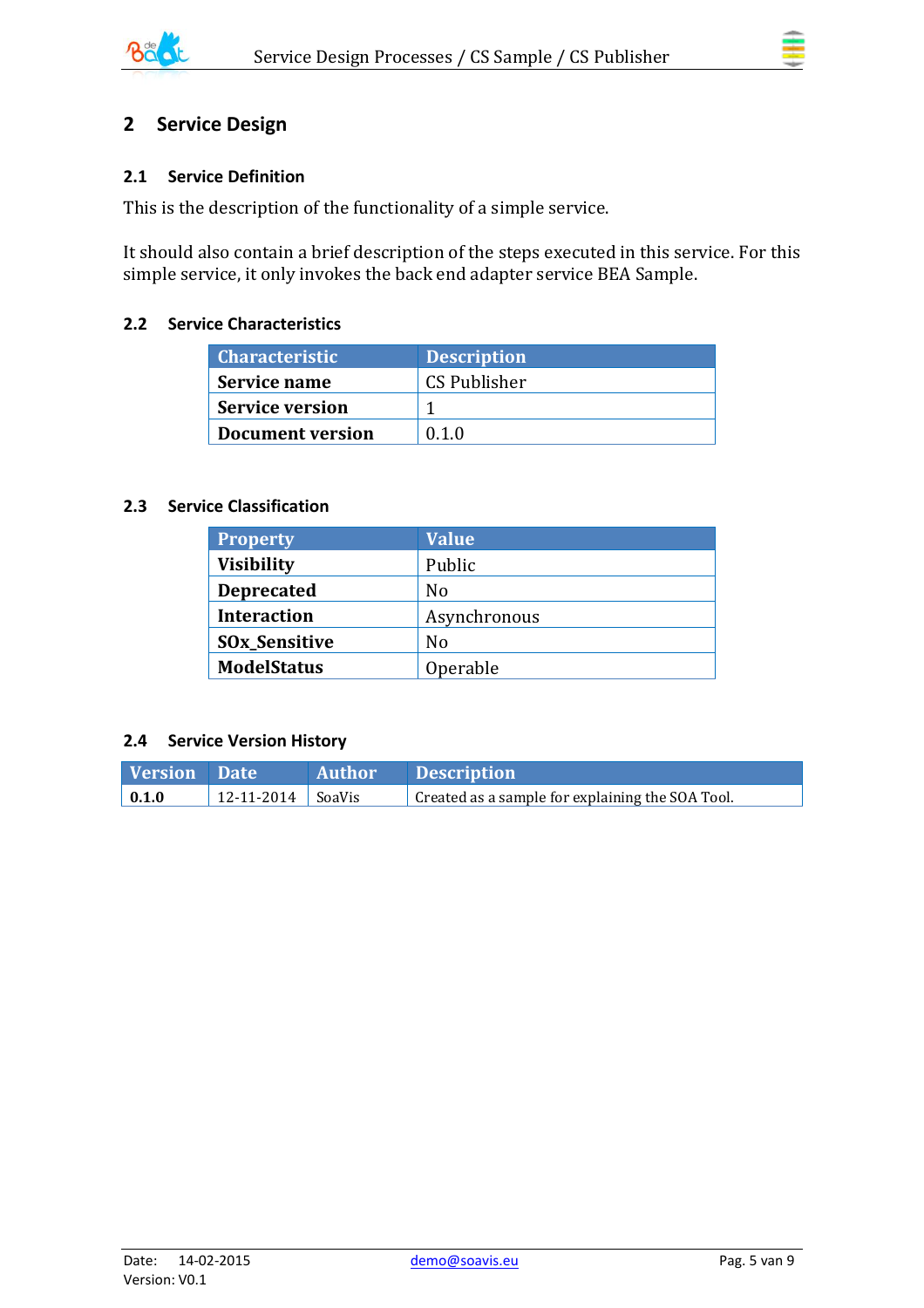

#### <span id="page-5-1"></span><span id="page-5-0"></span>**3.1 Message Structure**

This section describes the request message used to invoke this service and the response message returned by this service.

#### <span id="page-5-2"></span>**3.1.1 Message Structure CS Publisher Request**

| <b>Field</b>   |                              | Card Type |                         | <b>Note</b>                                                                                                                                                                                |
|----------------|------------------------------|-----------|-------------------------|--------------------------------------------------------------------------------------------------------------------------------------------------------------------------------------------|
|                | 1 CS_PublisherRequestMessage |           |                         |                                                                                                                                                                                            |
| 2              | <b>Header</b>                |           |                         |                                                                                                                                                                                            |
| $\overline{2}$ | Body                         |           |                         |                                                                                                                                                                                            |
| 3              | Request                      | 1         | CS_PublisherRequestType |                                                                                                                                                                                            |
| 14             | <b>IENTITY</b>               |           | $0.1$ ENTITY            | One or more entities may appear here. The<br>lother elements which are children of the<br>BODY element are some example elements<br>to demonstrate the handling of the different<br>types. |
| l5             | <b>DATE ELEMENT</b>          |           | dateTime                | This is an element of basic type dateTime.                                                                                                                                                 |

#### <span id="page-5-3"></span>**3.1.2 Message Structure CS Publisher Response**

| <b>Field</b>   |             |                             | Card Type    |                          | <b>Note</b>                                                                                                                                                                               |
|----------------|-------------|-----------------------------|--------------|--------------------------|-------------------------------------------------------------------------------------------------------------------------------------------------------------------------------------------|
|                |             | CS_PublisherResponseMessage | $\mathbf{1}$ |                          |                                                                                                                                                                                           |
| $\overline{2}$ | Header      |                             | 0.1          |                          |                                                                                                                                                                                           |
| $\overline{2}$ | <b>Body</b> |                             | 1            |                          |                                                                                                                                                                                           |
| 3              |             | Response                    | $\mathbf{1}$ | CS_PublisherResponseType |                                                                                                                                                                                           |
| 14             |             | <b>ENTITY</b>               |              | $0.1$ ENTITY             | One or more entities may appear here. The<br>other elements which are children of the<br>BODY element are some example elements<br>to demonstrate the handling of the different<br>types. |
| 5              |             | DATE_ELEMENT                | $\mathbf{1}$ | dateTime                 | This is an element of basic type dateTime.                                                                                                                                                |
| 3              |             | Result                      | 1            | Result                   |                                                                                                                                                                                           |
| 4              |             | <b>ErrorCode</b>            | $\mathbf{1}$ | Integer                  | The ErrorCode can be either '0' indicating<br>OK or non-'0' indicating not OK.                                                                                                            |
| 4              |             | ErrorDescription            |              | $0.1$ String             | The ErrorDescription contains the textual<br>description of the error situation.                                                                                                          |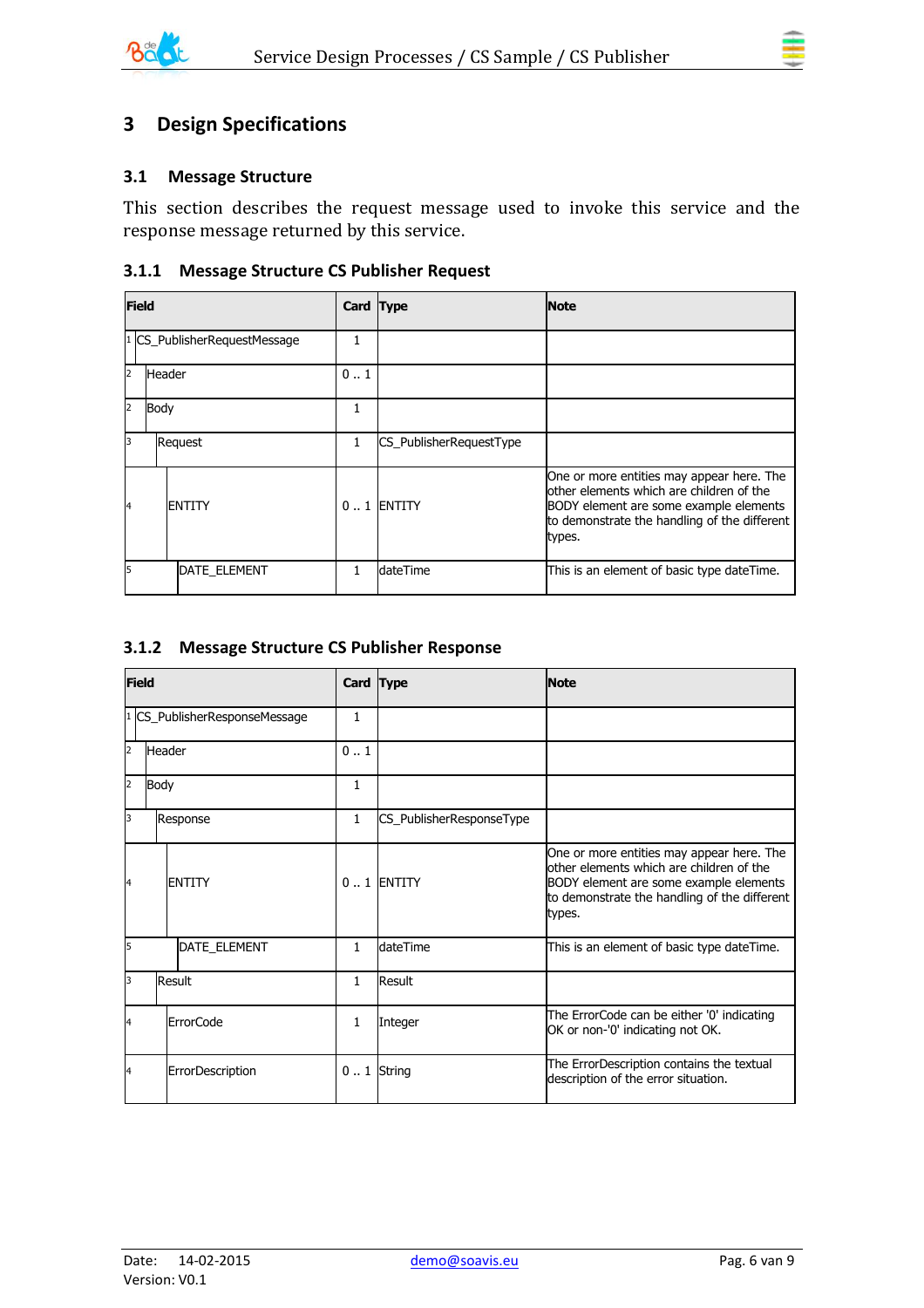

### <span id="page-6-0"></span>**3.1.3 Returned Errors**

| <b>ErrorCode</b> | <b>ErrorDescription</b> |
|------------------|-------------------------|
| 01               | Service not available   |
| 02               | Connection not found    |
| 03               | Invalid Service Request |
| 04               | Non specific error      |
|                  | Invalid field value     |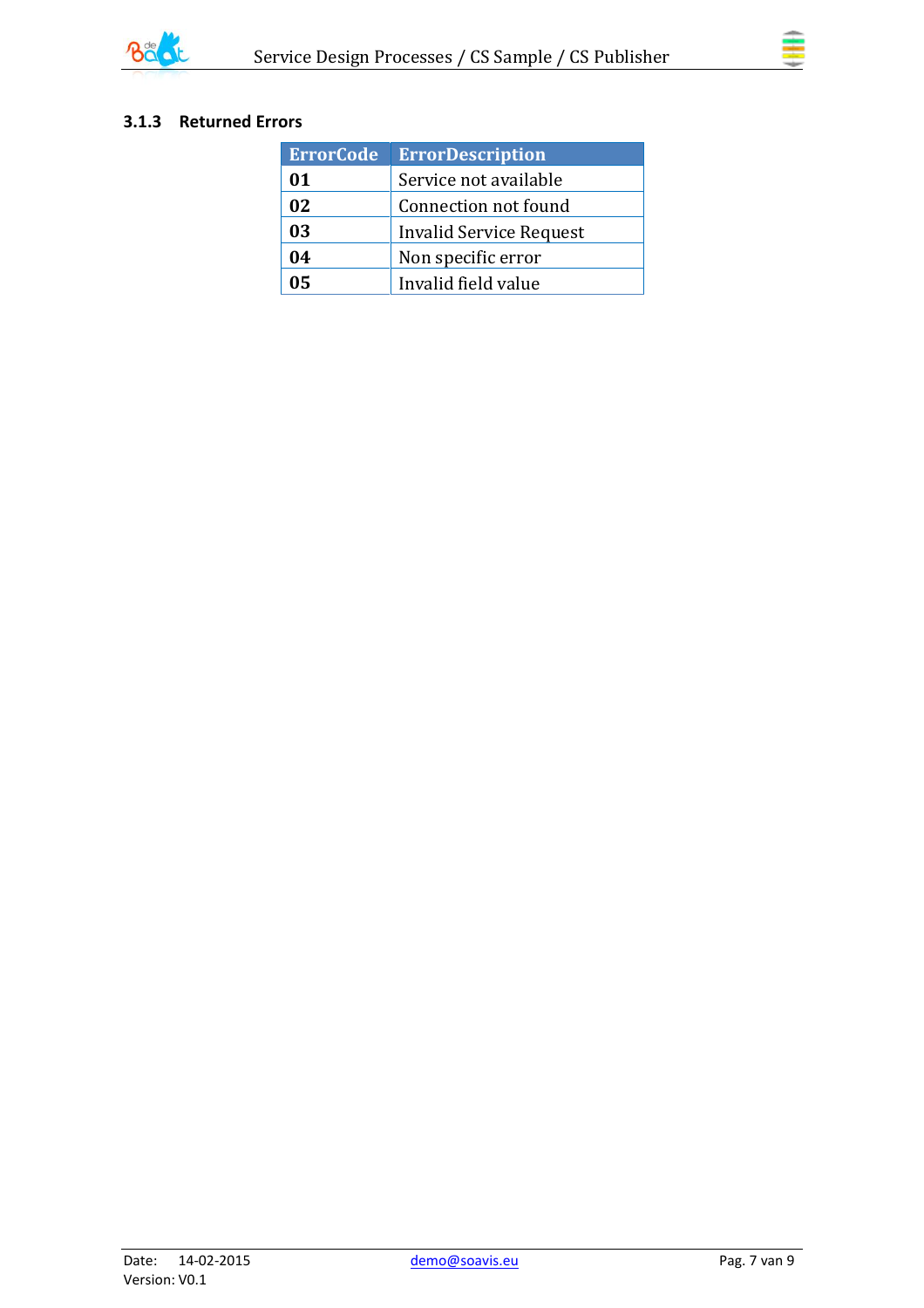

## <span id="page-7-0"></span>**4 Process Flow Specification**

#### <span id="page-7-1"></span>**4.1 Process Flow**

This text is used to explain the process flow image.



#### <span id="page-7-2"></span>**4.2 Step 1a. Generate Error for Start**

This section describes the errors that can occur after the first step, i.e. the Start node.

#### <span id="page-7-3"></span>**4.2.1 Error Mapping**

| <b>Error</b> |                                                  | <b>Error Comment</b>                                                                       |  |  |
|--------------|--------------------------------------------------|--------------------------------------------------------------------------------------------|--|--|
|              | when (Request message not valid)                 |                                                                                            |  |  |
|              | Code: 03<br>Description: Invalid Service Request | "This error indicates that the service was unable to parse the request<br>message."        |  |  |
|              | lotherwise                                       |                                                                                            |  |  |
|              | Code: 04<br>Description: Non specific error      | "An internal error occurred that is not covered by any of the specific error<br>messages." |  |  |

#### <span id="page-7-4"></span>**4.3 Step 2. Invoke BEA Sample**

Invocation of /Back End Adapter/BEA/BEA\_Sample.process

This section describes the invocation of the back-end adapter service to get or set the information.

#### <span id="page-7-5"></span>**4.3.1 Invocation Mapping**

|            | <b>Field</b> |                | <b>Mapping from</b>                               |
|------------|--------------|----------------|---------------------------------------------------|
| Body<br>12 |              |                |                                                   |
| 13         |              | Request        |                                                   |
| 4          |              | <b>IENTITY</b> |                                                   |
| 5          |              | DATE_ELEMENT   | / CS_PublisherRequest/ BODY/ ENTITY/ DATE_ELEMENT |